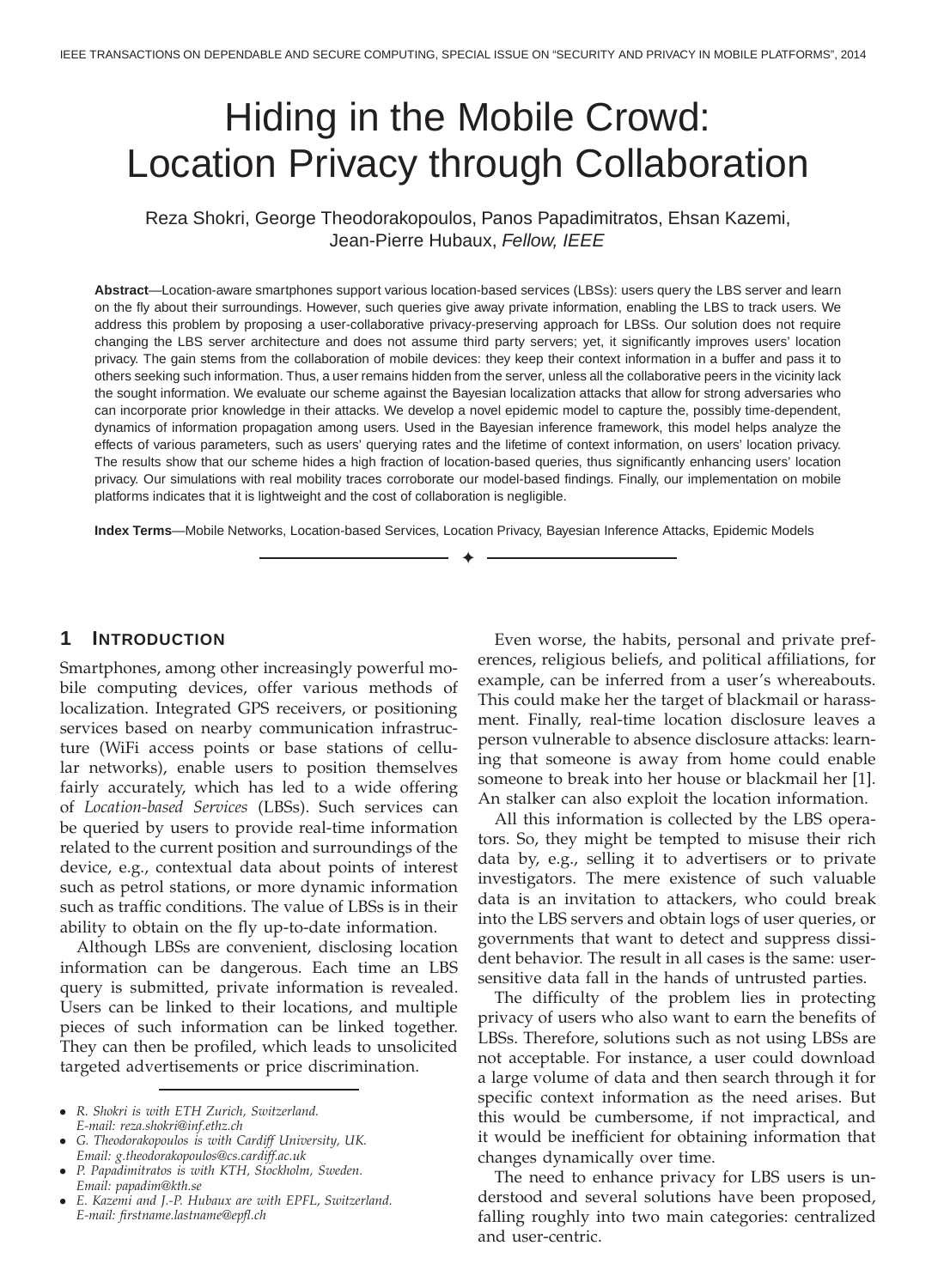Centralized approaches introduce a third party in the system, which protects users' privacy by operating between the user and the LBS. Such an intermediary proxy server could anonymize (and obfuscate) queries by removing any information that identifies the user or her device. Alternatively, it could blend a user's query with those of other users, so that the LBS server always sees a group of queries [2]. However, such approaches only shift the problem: the threat of an untrustworthy LBS server is addressed by the introduction of a new third-party server. Why would the new server be any more trustworthy? Additionally, new proxy servers become as attractive for attackers as centralized LBSs.

Other centralized approaches require the LBS to change its operation by, for example, mandating that it process modified queries (submitted in forms that are different from actual user queries, possibly encrypted using PIR [3]), or that it store data differently (e.g., encrypted or encoded, to allow private access [4]). Centralized interventions or substantial changes to the LBS operation would be hard to adopt, simply because the LBS providers would have little incentive to fundamentally change their operation. Indeed, if a revenue stream is to be lost by user data not being collected, then not many LBS providers can be expected to comply. Misaligned incentives have been identified as the root of many security problems [5].

User-centric approaches operate on the device. Typically they aim to blur the location information by, for example, having the user's smartphone submit inaccurate, noisy GPS coordinates to the LBS server. However, obfuscation approaches that protect user location-privacy can degrade the user experience if users need high privacy, e.g., LBS responses would be inaccurate or untimely. Obfuscation also is not effective against absence disclosure [6].

Our approach avoids the problems of these two extremes by having users collaborate with each other to jointly improve their privacy, without the need for a trusted third-party (TTP). In effect, the mobile crowd acts as a TTP, and the protection mechanism becomes a distributed protocol among users. Mobile users concerned about their location privacy are indeed the most motivated to engage in protecting themselves. We require no change in the LBS server architecture and its normal operation, and we make no assumption on the trustworthiness of the LBS or any third-party server.

The key idea of our scheme, called MobiCrowd, is that users only contact the LBS server if they cannot find the sought information among their peers, i.e., other nearby reachable user devices. Hence, users can minimize their location information leakage by *hiding* in the crowd. Clearly, MobiCrowd would be most effective when there are many peers gathered at the same location. Indeed, this clustering phenomenon has been observed in human mobility studies [7].

Moreover, the places where people gather are points of interest, where users are most likely to query an LBS. Thus, MobiCrowd would be used exactly where it is most effective.

We evaluate MobiCrowd through both an *epidemicbased differential equation model* and a *Bayesian framework for location inference attacks*. The epidemic model is a novel approach to evaluating a distributed location-privacy protocol. It helps us analyze how the parameters of our scheme, combined with a timedependent model of the users' mobility, could cause a high or low-degree privacy. We validate the modelbased results (on the probability of hiding a user from the server) with simulations on real mobility traces. We find that our epidemic model is a very good approximation of the real protocol; it reflects the precise hiding probability of a user.

Relying on hidden Markov models, the Bayesian inference framework quantifies the correctness with which an adversary can estimate the location of users over time. The error of the adversary in this estimation is exactly our privacy metric [8]. We evaluate Mobi-Crowd on a real location-trace dataset and we show that it provides a high level of privacy for users with different mobility patterns, against an adversary with varying background knowledge.

Note that this joint epidemic/Bayesian evaluation is necessary and, in fact, a significant component of our approach, as MobiCrowd is a *distributed protocol* running on multiple collaborating devices, so its performance depends on network characteristics (e.g., time-dependent mobility), not just on what an individual device does. The focus of the existing work in the literature is more on privacy-preserving *functions* (e.g., obfuscation functions run independently by each user [9], [10]). To the best of our knowledge, this is the first such evaluation, and it is significantly more realistic than our own previous work [11] that quantified privacy with just the fraction of queries hidden from the server.

We implemented our scheme on Nokia N800, N810 and N900 mobile devices, and we demonstrated it with the Maemo Mapper (a geographical mapping software for points of interest) [12]. Our approach can be used in the upcoming technologies that enable mobile devices to directly communicate to each other via (more energy-efficient) Wi-Fi-based technologies [13], [14] that aim at constructing a mobile social network between mobile users.

The rest of the paper is organized as follows. We survey the related work in Section 2. In Section 3, we describe our assumptions for the location-based service, for mobile users and the adversary, and we state our design objectives. We present MobiCrowd in Section 4, and then we develop an epidemic model of its operation in Section 5. We present our Bayesian localization attacks in Section 6. We evaluate the effectiveness of MobiCrowd in Section 7.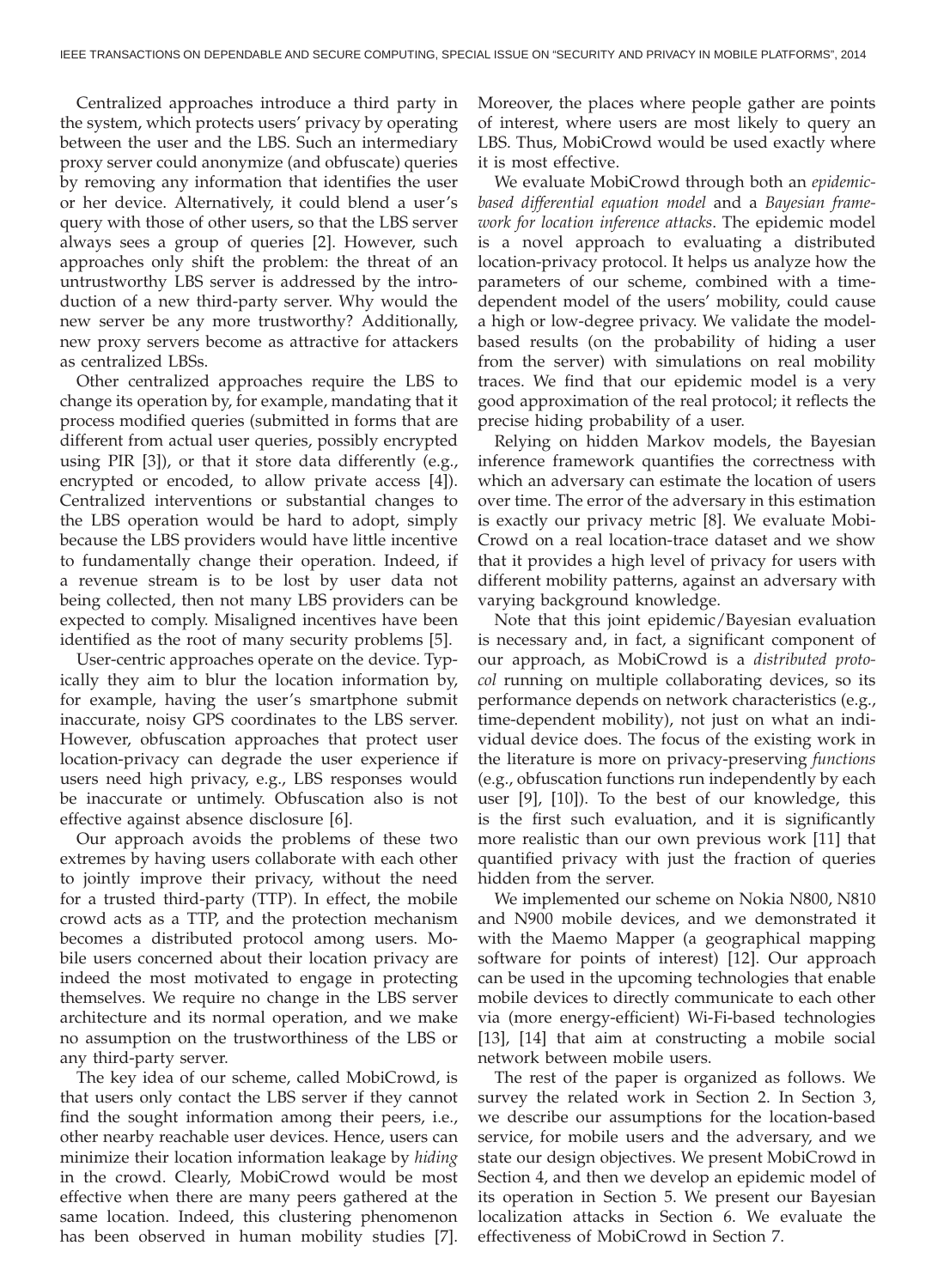# **2 RELATED WORK**

There are many collaborative schemes for mobile networks. Mobile users, for example, can collectively build a map of an area [15]. Collaboration is also needed when sharing content or resources (e.g., Internet access) with other mobile nodes [16].

Various threats associated with sharing location information have been identified in the literature. For example, users can be identified even if they share their location sporadically [17]. Knowing the social relations between users can help an adversary to better de-anonymize their location traces [18]. Finally, location sharing of a user not only diminishes her own privacy, but also the privacy of others [19].

Techniques proposed to protect location privacy in LBSs can be classified based on how they distort the users' queries before the queries reach the LBS server. The queries can be *anonymized* (by removing users' identities), *pseudonymized* (by replacing users' real names with temporal identifiers called pseudonyms), or *obfuscated* (by generalizing or perturbing the spatiotemporal information associated to the queries). Queries can also be camouflaged by adding some *dummy queries*, or be completely eliminated and *hidden* from the LBS [10]. Combinations of these methods have been employed in the existing (centralized or distributed) mechanisms. We now discuss these approaches in more detail.

The mere anonymization of (especially the continuous) queries does not protect users' location privacy: the queries of a user are correlated in space and time; hence, the adversary can successfully link them to each other, by using target-tracking algorithms [20], or can successfully identify the real names of the users [21]. Changing user pseudonyms while the users pass through pre-defined spots, called mix zones [22], makes it difficult to track the users along their trajectories. However, users must remain silent inside the mix zones, which means that they cannot use the LBS. To mitigate this problem, the size of the mix zones is kept small, which in turn limits the unlinkability of users' queries. Even if the mix zones are optimally placed, the adversary's success is relatively high [23].

Perturbing the query's spatiotemporal content, in addition to anonymization by a third party (central anonymity server), has been proposed for obtaining a higher level of privacy [2]. The main drawback is the reliance on a centralized third party, which limits the practicality of this proposal. The considerable degradation of the quality of service imposed by obfuscation methods is another deterrent for such solutions. In [24], for example, the need to construct the cloaking regions and to receive the responses from the server through other users can considerably degrade the service. Many obfuscation-based techniques are based on k-anonymity, which has been shown inadequate to protect privacy [8], [25]. Perturbation techniques with

differential privacy guarantee, however, have been shown effective against an adversary with arbitrary background knowledge [26].

Adding dummy queries to the user's queries might help to confuse the adversary about the real user location. But generating effective dummy queries that divert the adversary is a difficult task [27], as they need to look like actual queries over space and time. An optimum algorithm for generating dummy queries is an open problem.

In all the above-mentioned mechanisms, there is always a trade-off between users' privacy and the quality of service they experience [28]. The tension is maximized when it comes to *hiding* queries from the LBS server. Hiding a query from the server minimizes the revealed user information and thus maximizes her privacy with respect to that query. Simply put, it is more effective than the other three privacy-protection methods, and it protects users against both presence and absence disclosure. This is what MobiCrowd provides: It hides users from the server, yet allows them to receive the query responses from other peers.

There exist cryptographic approaches that redesign the LBS: the service operator does not learn much about the users' queries, though it can still reply to their queries [4] or can obtain imprecise information about user location [3]. The lack of incentives for LBS operators to change their business model and implement these solutions, and their high computational overhead, have made them impractical so far.

A game-theoretic evaluation of our protocol run by rational users is presented in [29].

# **3 PROBLEM STATEMENT**

# **3.1 Mobile Users and LBS**

We consider  $N$  users who move in an area split into  $M$ discrete regions/locations. The mobility of each user  $u$ is a discrete-time Markov chain on the set of regions: The probability that user  $u$ , currently in region  $r_i$ , will next visit region  $r_i$  is denoted by  $p_u(r_i | r_i)$ . Let  $\pi_u(r_i)$ be the probability that user  $u$  is in region  $r_i$ .

Each user possesses a location-aware wireless device, capable of ad hoc device-to-device communication and of connecting to the wireless infrastructure (e.g., cellular and Wi-Fi networks). As users move between regions, they leverage the infrastructure to submit local-search queries to an LBS, at some frequency that we term LBS access frequency. The frequency at which users query the LBS varies depending on the type of requested information, on the dynamics of information update in the LBS database, or on the geographical region.

The information that the LBS provides expires periodically, in the sense that it is no longer valid. Note that information expiration is not equivalent to the user accessing the LBS: A user accesses the LBS when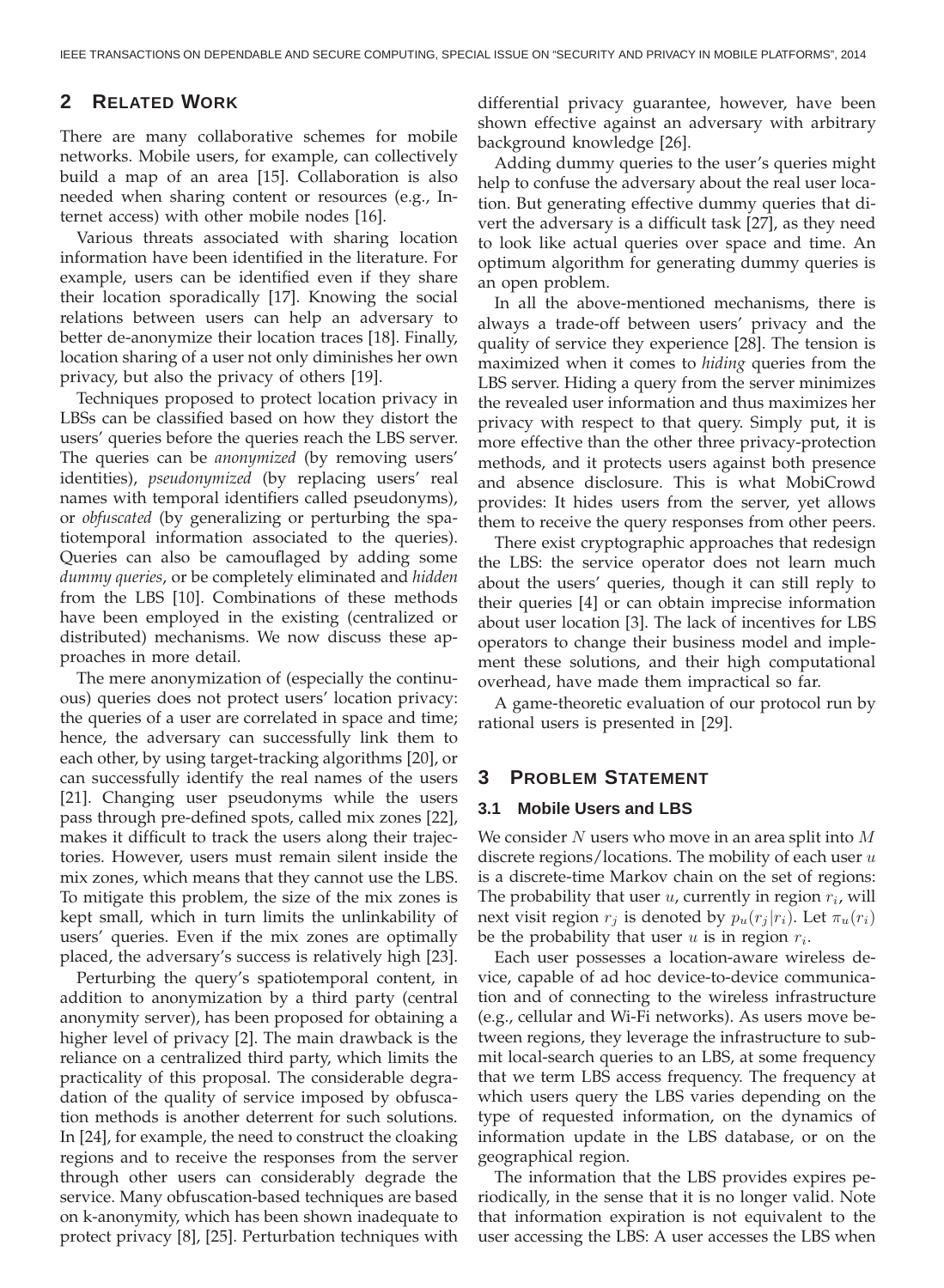her information has expired *and* she wishes to receive the most up-to-date version of it.

In addition, the information the LBS provides is *self-verifiable*, i.e., users can verify the integrity and authenticity of the server responses. This can be done in different ways; in our system, the user device verifies a digital signature of the LBS on each reply by using the LBS provider's public key. As a result, a compromised access point or mobile device cannot degrade the experience of users by altering replies or disseminating expired information.

# **3.2 Adversary Model and Privacy Metric**

LBS servers concentrate location information from all user queries. Thus, an untrusted service provider could act as a "big brother," that is, it could monitor user whereabouts and activities over time. In such a setting, the adversary can be categorized as a *passive global long-term* observer [10]. We assume the adversary has some *background knowledge* about the users' mobility patterns. This background knowledge consists of each user's mobility model, expressed as a Markov chain, the users' LBS access frequency, and the information lifetime.

The adversary aims to perform inference attacks against the locations of users. In other words, he uses his background knowledge to estimate the locations from which the users issue queries, but also the locations they visit between successive queries that are not directly disclosed to the LBS.

We *quantify* the location privacy of users as the expected error of the adversary in estimating the actual location of each user at each time instant [30]. The more queries the adversary observes, the more successful he will be in reconstructing their actual trajectories; so privacy is proportional to the distortion of the reconstructed trajectories.

We do not address the threat of local observers sniffing the wireless channel trying to infer users' private information, as such a threat could exist with or without MobiCrowd, and it can be alleviated by frequently changing device identifiers (e.g., changing MAC addresses for WiFi networks [31] similar to changing TMSI for GSM networks [32]). More importantly, local observers, to be effective, would need to be *physically* present next to any given victim user, over long periods of time and across different locations. In contrast, a centralized LBS can by default observe *all* the queries of a user, which is why we focus on this much greater threat in this paper.

Malicious users cannot mislead others into receiving fake information, because messages are digitally signed by the LBS (as assumed in the previous subsection).

# **3.3 Design Objectives**

Overall, our goal is to design a practical and highly effective location-privacy preserving mechanism for LBSs: We want to protect privacy with a minimal compromise on LBS quality of service. The nature of existing threats and the structure of stakeholder incentives, outlined earlier, is the determining factor of our design objectives.

Our first design objective is to *not rely on architectural changes of the LBS*; any such changes would be impractical and highly unlikely to be adopted. Relying on centralized trusted third parties (e.g., central anonymity servers) to provide privacy enhancing mechanisms can be as hard as having trusted LBS operators. This leads to our second design objective: *no reliance on any third party server to provide privacy protection*. In fact, we would like to *place the privacy protection* exactly where there is incentive and motivation, that is, *with the users themselves*.

# **4 OUR SCHEME**

Based on the stated design objectives, we propose a novel location-privacy preserving mechanism for LBSs. To take advantage of the high effectiveness of hiding user queries from the server, which minimizes the exposed information about the users' location to the server, we propose a mechanism in which a user can *hide in the mobile crowd* while using the service.

The rationale behind our scheme is that users who already have some location-specific information (originally given by the service provider) can pass it to other users who are seeking such information. They can do so in a wireless peer-to-peer manner. Simply put, information about a location can "remain" around the location it relates to and change hands several times before it expires. Our proposed collaborative scheme enables many users to get such location-specific information from each other *without contacting the server*, hence minimizing the disclosure of their location information to the adversary.

# **4.1 Scheme Details**

We build a *mobile transparent proxy* in each device that maintains a buffer with location-specific information. This buffer keeps the replies the user obtains from the server or other peers. Each piece of information associated with a given region has an expiration time (which is attached to the information and protected with the digital signature), after which the information is no longer valid. Invalid information is removed from the buffer.

Each user with valid information about a region is termed *informed user* for that region. Users interested in getting location-specific information about a region are called information *seekers* of that region. A seeker, essentially a user who does not have the sought information in her buffer, first broadcasts her query to her neighbors through the wireless ad hoc interface of the device. We term this a *local query*.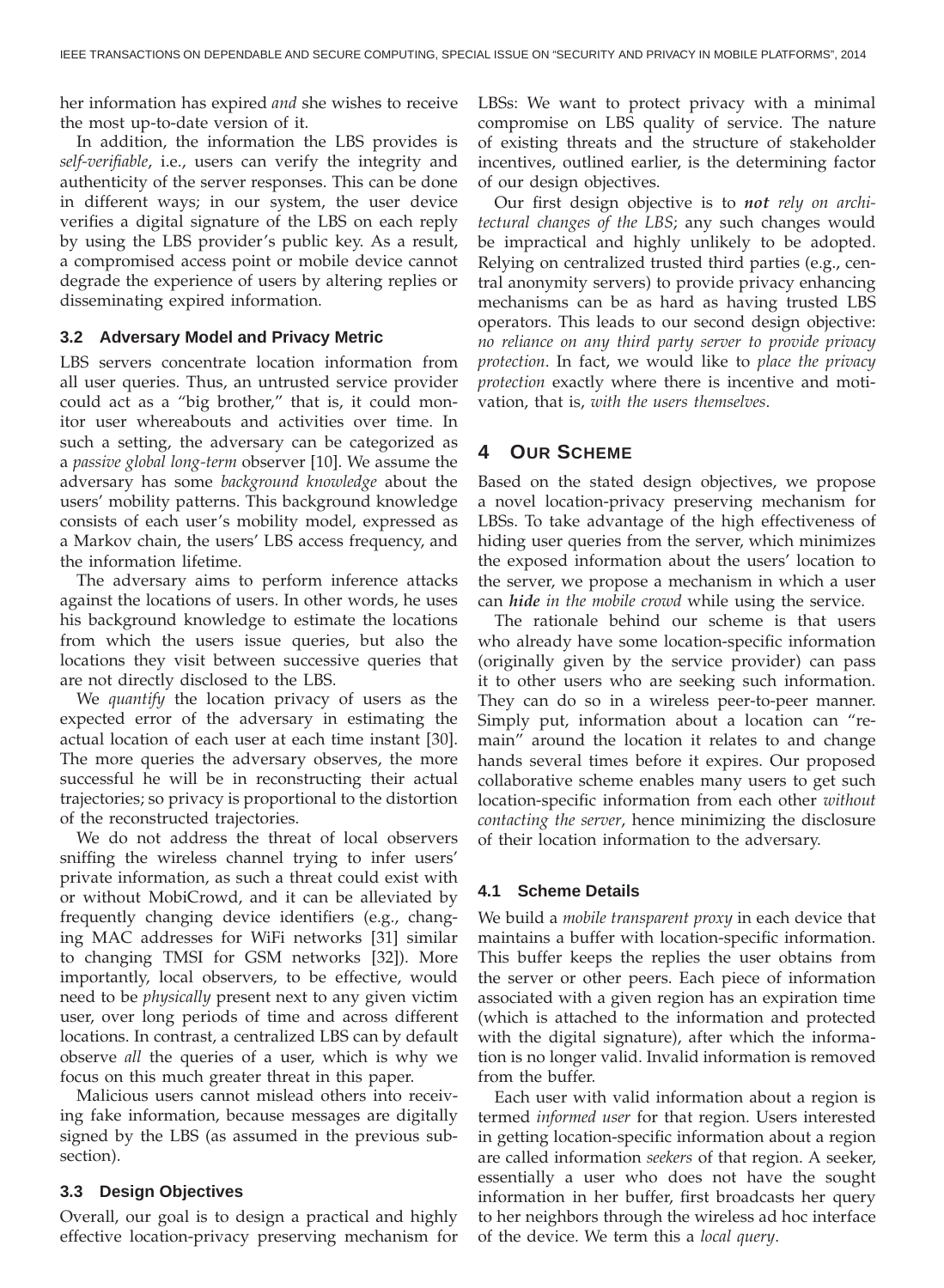Any of the receivers of such a local query might respond to it, by what we term a *local reply*, as long as it has the information its peer seeks. However, an informed device will not necessarily respond to any received query: this will happen if the device is not only informed, but also *willing to collaborate*. We design our system with this option for its users; the collaborative status can be set explicitly by the user or automatically recommended or set by the device. Simply put, having each user collaborate a limited number of times (a fraction of the times she receives a local query from her neighbors), or during a randomly selected fraction of time, balances the cost of collaboration with the benefit of helping other peers. In practice, this is equivalent to the case where only a fraction of users collaborate.

By obtaining a local reply, the seeker is now informed while, more importantly, her query has remained hidden from the service provider. No privacysensitive information has been exposed to the server and the user has obtained the sought service. Of course, in case there is no informed user around the seeker willing to assist her, she has no choice but to contact the server directly. In essence, a subset of users in every region has to contact the LBS to get the updated information, and the rest of the users benefit from the peer-to-peer collaboration. Intuitively, the higher the proportion of hidden user queries, the higher her location privacy is.

# **5 EPIDEMIC MODEL FOR THE DYNAMICS OF MOBICROWD**

The performance of our system depends on various parameters, such as the rate of contacts and the level of collaboration between users, the rate of LBS query generation, etc. We now describe a model for MobiCrowd, with the help of which we can directly evaluate the effect of various parameters on users' location privacy. Observing the effect of the parameters also helps when designing a system and testing "what-if" scenarios. For example, we can immediately see the level of collaboration required to achieve a desired privacy level or how the privacy level will change if the users make queries more frequently or less frequently.

We draw an analogy between our system and *epidemic phenomena*: location-context information spreads like an infection from one user to another, depending on the user state (seeking information, having valid information, etc.). For example, a seeker becomes "infected" when meeting an "infected" user, that is, a user with valid information.

We want a model that describes transitions between, and keeps track of, the various states a user is in as time progresses. However, it is prohibitively complex to keep track of the state of each individual user. Therefore, we make use of the *mean field* *approximation* [33], which focuses on the fraction of users in each state; these fractions are collectively called the *network state*. The approximation applies when the number of users is large and each individual interaction contributes a vanishingly small change to the network state. The approximation requires a random contact pattern among users, rather than a spatially correlated pattern, and random contacts are not far from reality when users are clustered in the same region (recall that we partition the whole area into regions).

The mean-field approximation tells us that the time evolution of the fraction of users in each state can be described with increasing accuracy, as the number of users grows, by a system of Ordinary Differential Equations (ODEs). By studying the system of ODEs, we find the steady state(s) to which the network converges. Similar models have been used in human virus epidemics [34], in worm propagation in wireless networks [35], and in research on forwarding/gossiping protocols [36].

To keep the presentation simple, we focus on one type of context information, hence we consider a single average information lifetime. No loss of generality results from this, because, to model a complete system with multiple types of information, we can merge multiple versions of this model, one for each type.

# **5.1 Model States and System of ODEs**

As mentioned earlier, users move in an area partitioned into multiple regions. The state of context knowledge within a region intuitively corresponds to the disease status in an epidemic. In general, a user's knowledge state would be multi-dimensional, because a different piece of information is relevant for each region. Thus, for each region we would have an associated epidemic model, with the same structure but different parameters. However, the state of knowledge about a region is unrelated to the knowledge about other regions, so different regions can be analyzed separately. We present our model for a single region, with users entering and exiting it; and we describe the states and the dynamics of our epidemic model for that single region.

The collective mobility of users with respect to a region is modeled using three parameters:  $\beta$ , the average number of times a user makes a proximity contact with other users per time unit within a region;  $\mu$ , the probability of an outsider user entering a region within a time unit; and  $\lambda$ , the probability of an insider user leaving a region within a time unit. We derive these parameters from the Markov mobility models of users, as follows. Let parameters  $\lambda_i$  and  $\mu_i$  be the probabilities of exiting and entering region  $r_i$ , respectively. They correspond to the expected number of users who exit/enter  $r_i$  normalized by the expected number of users who are inside/outside of  $r_i$ .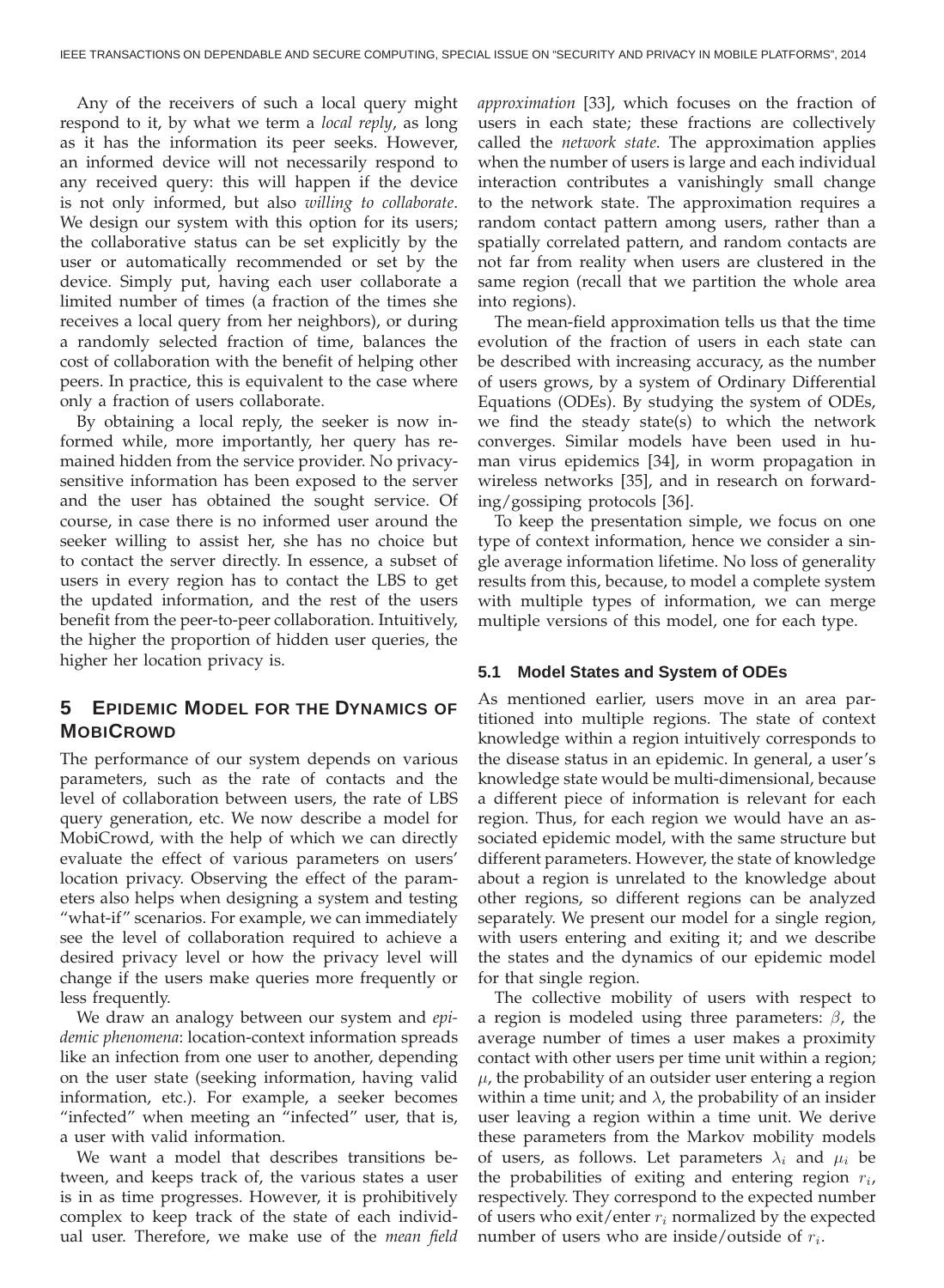$$
\lambda_i = \frac{\sum_{u,j \neq i} \pi_u(r_i) p_u(r_j | r_i)}{\sum_{u \neq i} \pi_u(r_i)} \tag{1}
$$

$$
\mu_i = \frac{\sum_u \pi_u(r_i)}{\sum_{u,j \neq i} \pi_u(r_j) p_u(r_i|r_j)}
$$
\n
$$
\mu_i = \frac{\sum_{u,j \neq i} \pi_u(r_j) p_u(r_i|r_j)}{\sum_u (1 - \pi_u(r_i))}
$$
\n(2)

The contact rate  $\beta_i$  between users in region  $r_i$  corresponds to the expected number of contacts of a device within its communication range.

$$
\beta_i = \sum_{k=0}^{n_i - 1} k \binom{n_i - 1}{k} q^k (1 - q)^{n_i - 1 - k} \tag{3}
$$

where  $q$  is the fraction of region's area that is within the user's communication range, and  $n_i = \sum_u \pi_u(r_i)$ is the expected number of users in region  $r_i$ . Note that the mobility parameters ( $λ$ ,  $μ$ , and  $β$ ) can also be computed directly from sample location traces. The list of all parameters of the epidemic model are listed in Table 1.

**Seeker**: Users who are *interested in obtaining information* (i.e., have requested the information but not yet received it) are in the Seeker state. Once they have it, they move into the Informed state. As long as a Seeker user stays in the region that she seeks information about, she is called an *Insider Seeker*. These users can receive information from other Informed users in the region, or from the server, the ultimate source of information. A Seeker who leaves the region after requesting information about that region is called an *Outsider Seeker*. An Outsider Seeker can only receive information from the server, as users need to be in the same region in order to be able to propagate information to each other.

**Informed**: Users who *have information* about the region are in the Informed state. If they are *inside the region* (called *Insider Informed*), they accept to spread the information at each contact with a Seeker user with probability  $\phi$ . This is because the information spreading process imposes some communication cost on Informed users, hence they might not always collaborate. If they are *outside the region* (called *Outsider Informed*), we assume they do not spread the information. The information that the Informed users have, whether they are inside or outside the region, expires with rate  $\delta$  and the users become Removed.

**Removed**: Users who *do not have information* and are *not currently interested in obtaining information* are in the Removed state. We distinguish between Insider Removed and Outsider Removed users. An Insider Removed user becomes a Seeker if the user becomes interested in obtaining information about the region. As LBS users usually query information about the region they are in, we assume that outsiders have to enter the region to become interested.

We denote by  $S(t)$ ,  $S^*(t)$ ,  $I(t)$ ,  $I^*(t)$ ,  $R(t)$ , and  $R^*(t)$ , respectively, the fraction of Seeker Insider, Seeker Outsider, Informed Insider, Informed Outsider, Removed

| S(t)                                | insider Seeker users at time t                        |
|-------------------------------------|-------------------------------------------------------|
| $S^*(t)$                            | outsider Seeker users at time t                       |
| I(t)                                | insider Informed users at time t                      |
| $I^*(t)$                            | outsider Informed users at time t                     |
| R(t)                                | insider Removed users at time t                       |
| $R^*(t)$                            | outsider Removed users at time t                      |
| $\lambda$                           | probability of exiting the region within a time unit  |
|                                     | probability of entering the region within a time unit |
| $\mu$ <sub><math>\beta</math></sub> | contact rate per user per time unit                   |
|                                     | avg request rate per user per time unit               |
| $1/\omega$                          | avg waiting time before contacting the server         |
| $1/\delta$                          | information avg lifetime                              |
| Φ                                   | avg collaboration probability                         |

TABLE 1 List of the symbols used in the epidemic model

Insider, and Removed Outsider users of a given region at time t. The *network state*  $y(t)$  is the vector of these values. The system of equations that models the evolution of the network state is

$$
S(t) + S^*(t) + I(t) + I^*(t) + R(t) + R^*(t) = 1
$$
 (4a)

$$
\frac{d}{dt}S(t) = \mu S^*(t) - (\beta \phi I(t) + \omega + \lambda)S(t) + \gamma R(t)
$$
 (4b)

$$
\frac{d}{dt}S^*(t) = \lambda S(t) - (\omega + \mu)S^*(t)
$$
\n(4c)

$$
\frac{d}{dt}I(t) = \omega S(t) + (\beta \phi S(t) - \delta - \lambda)I(t) + \mu I^*(t)
$$
 (4d)

$$
\frac{d}{dt}I^*(t) = \omega S^*(t) + \lambda I(t) - (\delta + \mu)I^*(t)
$$
\n(4e)

$$
\frac{d}{dt}R(t) = \delta I(t) - (\gamma + \lambda)R(t) + \mu R^*(t)
$$
\n(4f)

$$
\frac{d}{dt}R^*(t) = \delta I^*(t) + \lambda R(t) - \mu R^*(t)
$$
\n(4g)

$$
0 \le S(t), S^*(t), I(t), I^*(t), R(t), R^*(t) \le 1.
$$
 (4h)

#### 5.1.1 Stationary Regime Analysis

We write system (4) succinctly as  $\frac{d}{dt}y = F(y)$ . We study the stationary regime of the system, i.e., the regime where, for  $t \rightarrow \infty$ , the network state does not change with time. In particular, we look for equilibrium points, i.e., network states at which  $\frac{d}{dt}y = 0$ .

Setting  $F(y) = 0$  and solving for y, we reach the following system of nonlinear equations.

$$
S^* = iS \tag{5a}
$$

$$
I = \frac{aS}{bS + c} \tag{5b}
$$

$$
I^* = \left(\frac{gS + e}{bS + c}\right)S\tag{5c}
$$

$$
R = \left(\frac{-dgS + f}{bS + c} + h\right)S + d\tag{5d}
$$

$$
R^* = 1 - \left(\frac{g(1-d)S + a + e + f}{bS + c} + i + h\right)S - d \quad \text{(5e)}
$$

$$
jS^2 + kS + cd\gamma = 0,\t\t(5f)
$$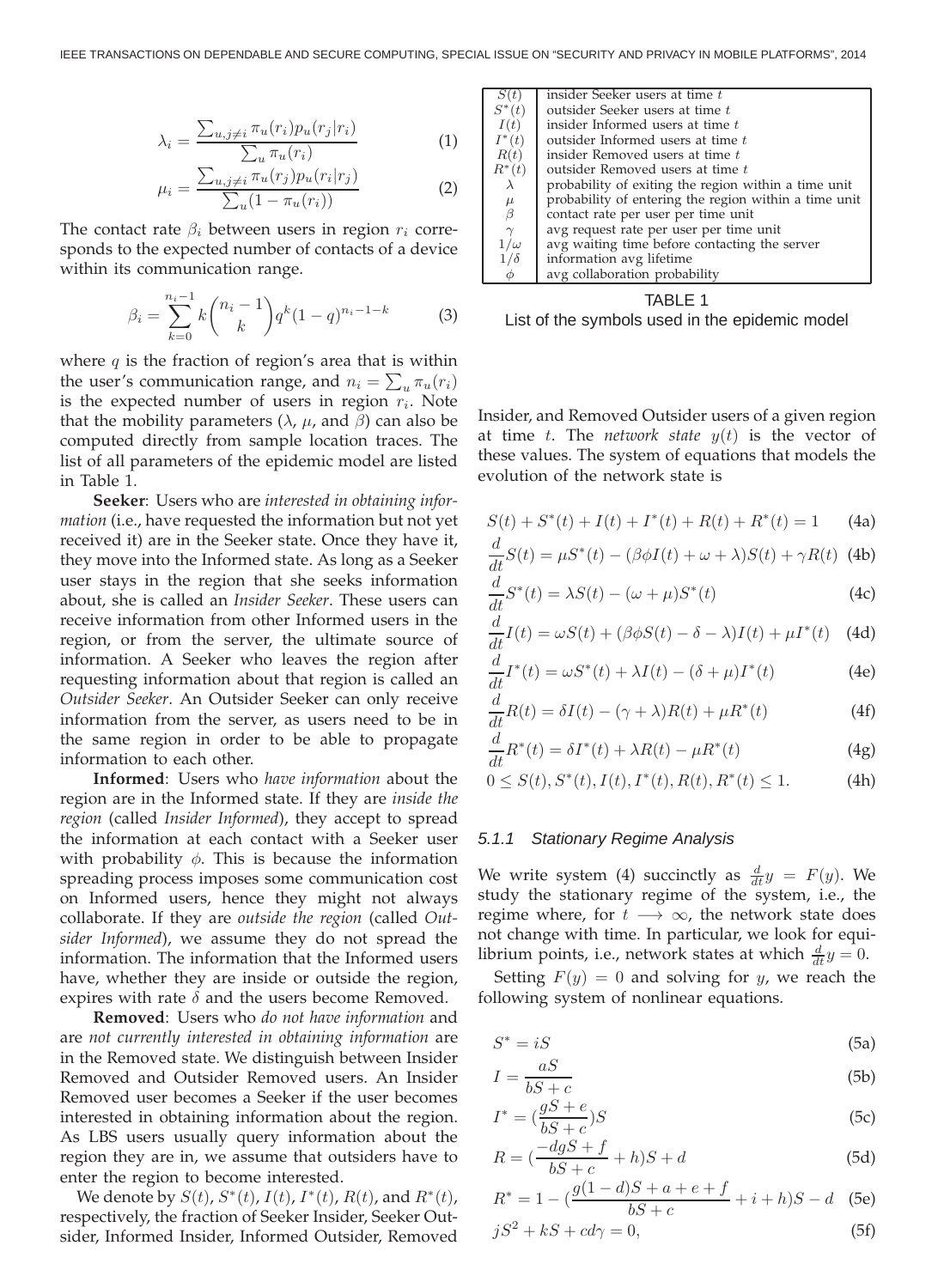where

$$
a = -\omega\mu(\lambda + \mu + \omega + \delta) - \delta\omega^2 \tag{6a}
$$

$$
b = \beta \phi(\mu(\delta + \mu + 1) + \delta \omega)
$$
 (6b)  

$$
c = -\delta(\mu + \epsilon)(\delta + 1 + \mu)
$$
 (6c)

$$
c = -\delta(\mu + \omega)(\delta + \lambda + \mu) \tag{6c}
$$

$$
d = \mu(\lambda + \mu + \gamma)^{-1}
$$
(6d)  

$$
e = -\omega\lambda(\lambda + \mu + \omega + \delta)
$$
(6e)

$$
c = \omega_A (A + \mu + \omega + \theta) \tag{6c}
$$

$$
f = \omega(\lambda + \mu + \omega + \delta)(\lambda + \mu - \delta)d
$$
 (6f)

$$
g = \omega \lambda \beta \phi \tag{6g}
$$

$$
h = -d(\lambda + \mu + \omega) \tag{6h}
$$

$$
i = \lambda(\omega + \mu)^{-1}
$$
 (6i)

$$
j = (hb - dg)\gamma - a(\beta\phi) - b(\omega + \lambda - i\mu)
$$
 (6j)

$$
k = (f + hc + bd)\gamma - c(\omega + \lambda - i\mu)
$$
 (6k)

Having expressed all variables in terms of  $S$ , we need to solve the quadratic equation  $(5f)$  for  $S$ , keeping in mind that any solution  $S_0$  has to satisfy  $0 \leq S_0 \leq 1$ . The value of  $S_0$  can be found from the quadratic formula:

$$
S_0 = \frac{1}{2j} \left( -k \pm \sqrt{k^2 - 4jcd\gamma} \right) \tag{7}
$$

Then, we substitute  $S_0$  into (5a)-(5e) to find the other values  $S_0^*$ ,  $I_0$ ,  $I_0^*$ ,  $R_0$ ,  $R_0^*$ .

So, we found the only admissible equilibrium point of the network. We now give a sufficient condition for this point to be locally asymptotically stable, that is, all system trajectories starting near enough to the equilibrium point will eventually converge to it without wandering too far away in the meantime. This condition is that the Jacobian matrix of the system, evaluated at the equilibrium point, has eigenvalues with strictly negative real parts. Note that, instead of using the differential equation for  $R^*$ , we substitute  $R^* = 1 - S - S^* - I - I^* - R$  and compute the Jacobian of an equivalent system with only the 5 variables  $S, S^*, I, I^*, R$ . The Jacobian  $J(S, I)$  is

$$
\begin{pmatrix}\n-\beta \phi I - \omega - \lambda & \mu & -\beta \phi S & 0 & \gamma \\
\lambda & -\omega - \mu & 0 & 0 & 0 \\
\beta \phi I + \omega & 0 & \beta \phi S - \delta - \lambda & \mu & 0 \\
0 & \omega & \lambda & -\mu - \delta & 0 \\
-\mu & -\mu & \delta - \mu & -\mu & -\gamma - \lambda - \mu\n\end{pmatrix}
$$
\n(8)

which, as we see, is only a function of  $S$  and  $I$ . The eigenvalues of  $J(S, I)$  evaluated at the equilibrium point can be found by solving the 5th order equation

$$
|J(S_0, I_0) - xI_5| = 0 \tag{9}
$$

for x, where  $I_5$  is the  $5 \times 5$  unit matrix. As we have mentioned, if all the solutions have a strictly negative real part, then the equilibrium point is locally asymptotically stable. Moreover, if all the solutions have a strictly negative real part, the equilibrium point persists under small perturbations of the system parameters. That is, if  $v(y)$  is any smooth vector field on  $\mathbb{R}^5$ , then for sufficiently small  $\epsilon$  the equation

$$
\frac{d}{dt}y = F(y) + \epsilon v(y) \tag{10}
$$

has an equilibrium point near the original one, and the equilibrium point of the perturbed system is also locally asymptotically stable.

In Section 7, we show that all the eigenvalues have a strictly negative real part for the range of system parameters we consider; hence, the equilibrium point is stable, and it persists under small perturbations of the system parameters. The stability analysis justifies using the equilibrium point to evaluate our system. If it were unstable, then either the system would not converge to it or the smallest disturbance would cause the system to leave it.

#### 5.1.2 Time-Dependent Mobility

So far, we have assumed that user mobility, expressed through parameters  $\mu$ ,  $\lambda$ , and  $\beta$ , does not change with time. But mobility is usually time-dependent and periodic: users have different mobility patterns in the morning than in the afternoon, but these patterns repeat almost everyday. To address the timedependence of mobility, we can split time into time periods and compute the mobility parameters for each time period separately.

Making  $\mu$ ,  $\lambda$ , and  $\beta$  time-dependent in (4) means that there is no longer an equilibrium point, because the fraction of users in each state (e.g., Seeker, Informed, Removed) continuously changes over time. We solve this system of nonlinear differential equations using numerical methods (as it is difficult to find their closed-form solutions), which provide us with the fraction of users at each time unit.

#### **5.2 Baseline MobiCrowd: Buffer Only**

To be able to isolate the effect of collaboration, we study the case where there is no collaboration among users and MobiCrowd relies only on its buffer to protect users' privacy: A user who becomes interested checks her buffer, and if the content is not there, she immediately contacts the server. Thus, there are no Seeker ( $S$  and  $S^*$ ) users in the model for this case:

$$
I(t) + I^*(t) + R(t) + R^*(t) = 1
$$
\n(11a)

$$
\frac{d}{dt}I(t) = \gamma R(t) + \mu I^*(t) - (\lambda + \delta)I(t)
$$
\n(11b)

$$
\frac{d}{dt}I^*(t) = \lambda I(t) - (\mu + \delta)I^*(t)
$$
\n(11c)

$$
\frac{d}{dt}R(t) = \delta I(t) + \mu R^*(t) - (\lambda + \gamma)R(t)
$$
 (11d)

$$
\frac{d}{dt}R^*(t) = \delta I^*(t) + \lambda R(t) - \mu R^*(t)
$$
\n(11e)

$$
0 \le I(t), I^*(t), R(t), R^*(t) \le 1.
$$
\n(11f)

For the stationary regime analysis, we compute the equilibrium point of the system, and study its stability as before.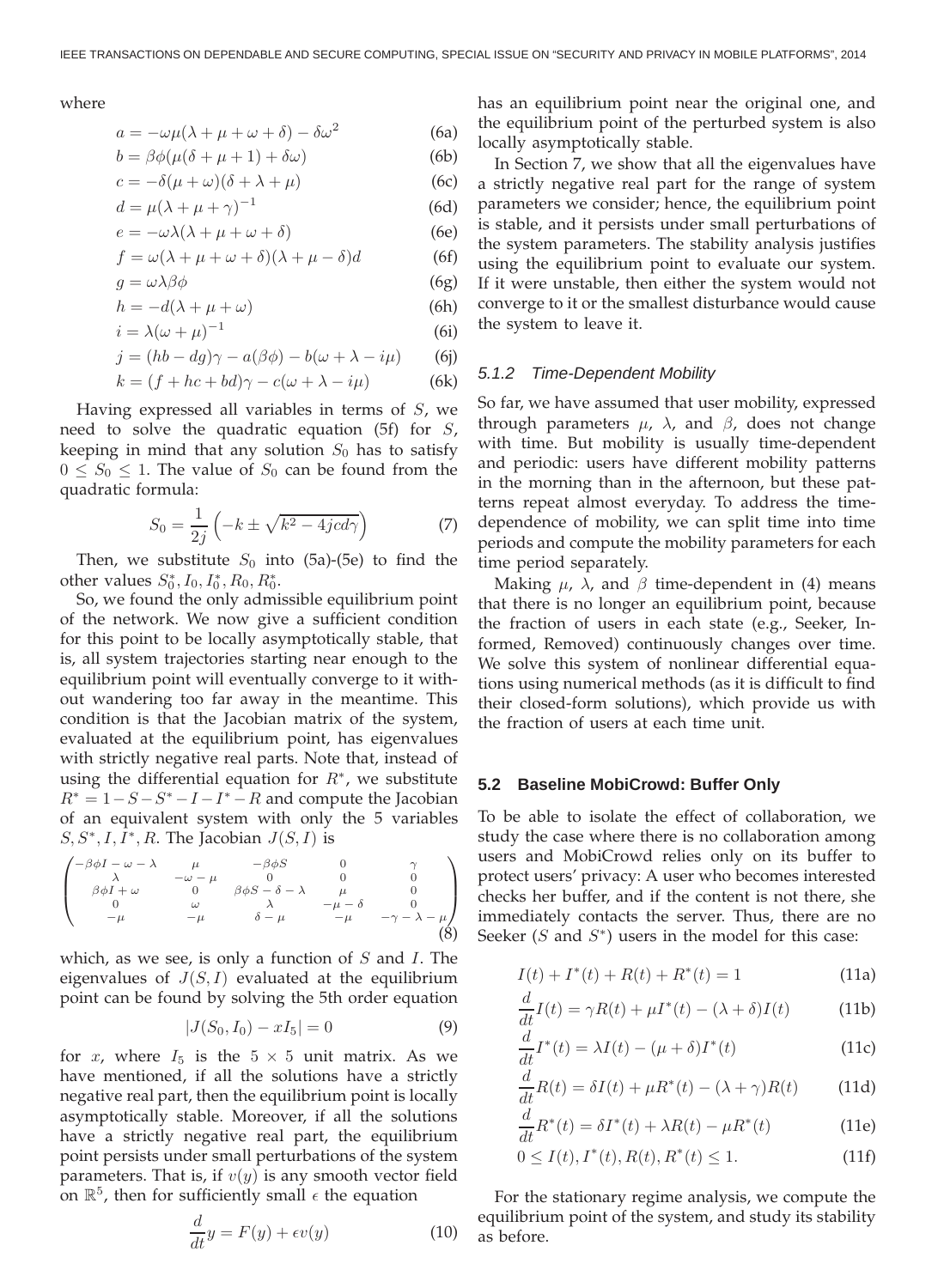$$
I^* = zI \tag{12a}
$$

$$
R = -\frac{1}{\gamma}(z\mu - \lambda - \delta)I
$$
 (12b)

$$
R^* = 1 - I\left(1 - \frac{1}{\gamma}(z\mu - \lambda - \delta) + z\right)
$$
 (12c)

$$
I = \mu \left( \frac{\delta}{\gamma} (\lambda + \gamma + \mu)(1 + z) - \delta + \mu(1 + z) \right)^{-1}
$$
 (12d)

where  $z = \lambda(\mu + \delta)^{-1}$ .

To compute the stability of this point, we compute the Jacobian for an equivalent system that arises after substituting  $R^* = 1 - I - I^* - R$ . In this case the system is linear, so if the eigenvalues are negative, then the equilibrium point is globally asymptotically stable, that is, the system converges to it for any initial condition. The Jacobian is

$$
J = \begin{pmatrix} -\lambda - \delta & \mu & \gamma \\ \lambda & -\mu - \delta & 0 \\ \delta - \mu & -\mu & -\mu - \lambda - \gamma \end{pmatrix}
$$
 (13)

The equation to solve for the eigenvalues is, similarly as before,  $|J-xI_3|=0$ . We will show the stability of the equilibrium point in the next section.

For time-dependent mobility parameters, as before, we analyze the system numerically.

# **6 QUANTITATIVE ANALYSIS**

The direct objective of MobiCrowd is to hide user queries from the server. We quantify this objective, as our first evaluation metric, through the *hiding probability*: the probability that a user's query becomes hidden from the server due to MobiCrowd protocol. Under various user mobility and information spreading dynamics, we compute this metric using the results of the time-dependent epidemic model, and we compare to the results of simulations on a dataset of real mobility traces. In Section 7, we show that the simulation results corroborate our modelbased findings about the hiding probability.

As our second evaluation metric, we quantify the *location privacy* that Mobicrowd offers to users against localization attacks. Specifically, we compute the expected error of an adversary who observes a user's trace and then forms a probabilistic estimate of her location. This probabilistic estimate is based on a Bayesian location inference approach [30] that enables us to incorporate both the background knowledge and observation of the adversary and to precisely quantify the location privacy of users. We link this Bayesian inference to our epidemic model, by computing the observation probability of the adversary from the hiding probability of MobiCrowd.

#### **6.1 Probability of Hiding in the Mobile Crowd**

The *hiding probability* in a given region is estimated as the fraction of queries per time unit that are *not* observed by the server. The higher this fraction, the lower the adversary's success in performing inference attacks on the observed queries. Hiding some of the users' locations from the adversary has two benefits: (1) Users become less traceable over space and time, as observed queries from a user are sparser, hence harder to correlate with each other and easier to be confused with the queries of other users [20], [37], [8]; and (2) the set of a user's observed queries becomes harder to link to the user's real name. The hiding probability can show the reduction in the amount of information the adversary obtains from the users' queries *compared to* the case where users directly contact the server for each query.

In the case of no collaboration among users, i.e., in *buffer-only* MobiCrowd, the users can retrieve the information either from their buffer or from the server. Only the  $I$  users have the information in their buffers, whereas the  $R$  users are forced to contact the server when they become interested. The  $I$  users ask queries at a total rate of  $\gamma I$ , and the R users at a total rate of  $\gamma R$ . Therefore, the hiding probability in this case is

$$
HP_0 = \frac{I}{I + R} \tag{14}
$$

where  $I$  and  $R$  are computed from (11).

In the case of *collaboration* with probability  $\phi > 0$ among users, queries can also be answered by peers. Only an insider user who is not already a Seeker, i.e., Insider Informed and Insider Removed users, can send a new query. So, we focus only on them and we compute the hiding probability as the probability that the user's query, given that she is an Insider Informed/Removed, is answered by buffer or a peer.

The user is Insider Informed with probability  $\frac{I}{I+R}$ . By definition, the query of an Insider Informed user is immediately answered by the buffer. So, her hiding probability is 1.

Turning to Insider Removed users, the probability of being Insider Removed is  $\frac{R}{I+R}$ . By definition, such a user (who, right after sending the query, becomes an Insider Seeker) needs to wait for an Insider Informed peer to collaborate with her. If she cannot find one before her waiting time expires, she has to expose her location to the server. Either of the two that happens first can be modeled as a competition between two exponential random processes: P with mean  $1/\beta \phi I$ , representing the time to get the response from peers, and S with mean  $1/\omega$ , representing the time to get the response from the server. Then, the hiding probability is the probability that process  $P$  wins: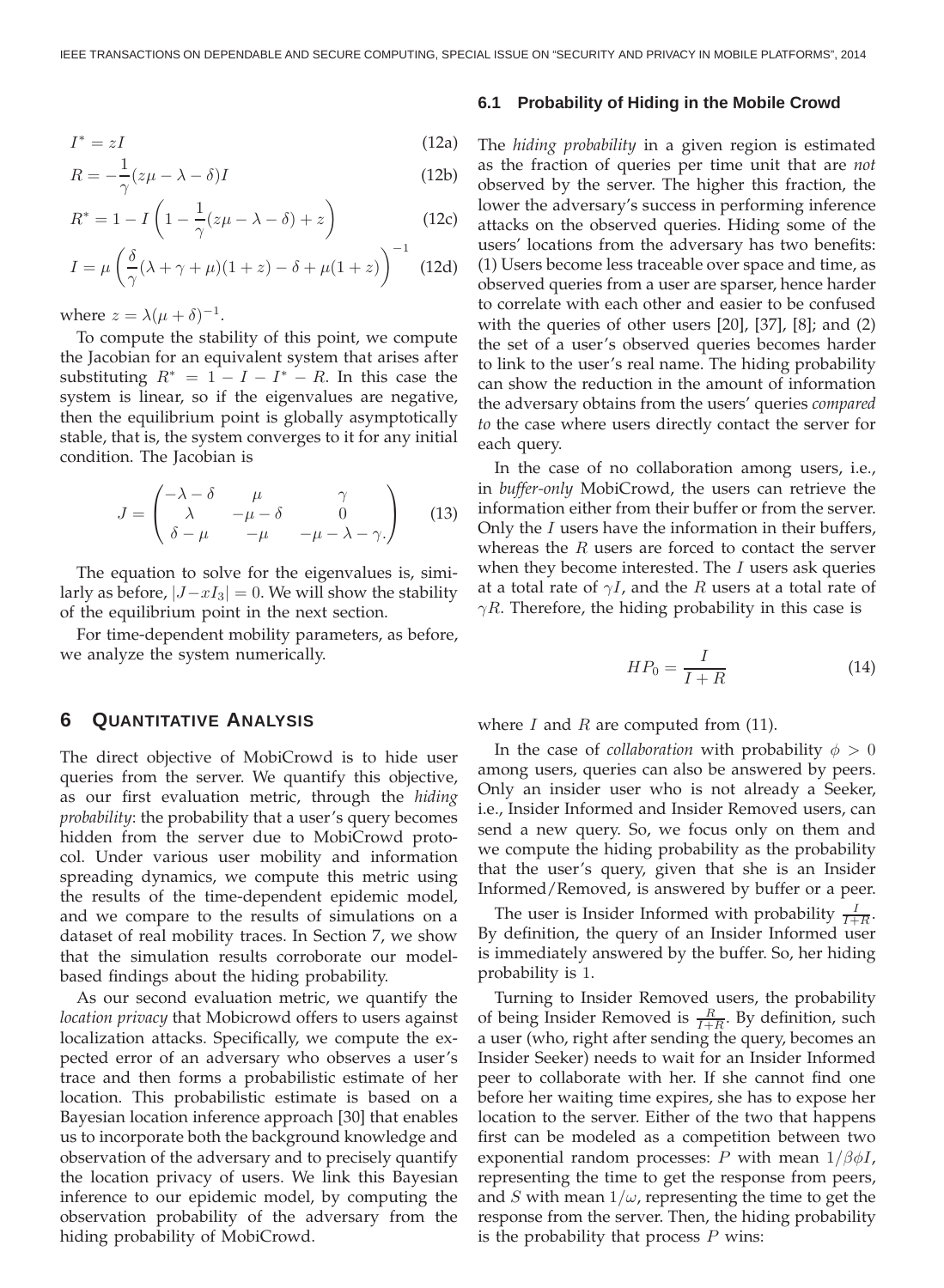$$
\Pr\{P < S\} = \int_{-\infty}^{\infty} f_S(s)ds \int_{S-P>0} f_P(p)dp = \frac{\beta \phi I}{\beta \phi I + \omega} \tag{15}
$$

So, finally, we compute the hiding probability as

$$
HP_{\phi} = \frac{I}{I+R} + \frac{R}{I+R} \cdot \frac{\beta \phi I}{\beta \phi I + \omega} \tag{16}
$$

where  $I$  and  $R$  are computed from (4). We can see that if we set the collaboration probability  $\phi$  to zero, the hiding probability becomes equal to (14).

#### **6.2 Location Privacy versus Inference Attacks**

In a *localization attack* the adversary targets a specific user at a specific time instant and computes the probability distribution over the regions where the user might be [38]. This distribution is computed given the observed traces from the user. Formally, the adversary computes  $Pr{\mathbf{A}_u^t = r | \mathbf{o}_u}$  for user u at time instant t for all regions r, where  $A_u^t$  is the random variable for the actual location of user  $u$  at time  $t$ , and  $\mathbf{o}_u$  is the observed trace from user u. In the case of MobiCrowd users, the (server's) observation at a time  $t$  is either null or the true location of the user. From the adversary's localization probability distribution, we quantify the location privacy of a user as *the probability of error of the adversary in guessing the user's true location*, averaged over all times t.

We use Bayes' rule to compute the localization probability for the adversary.

$$
\Pr{\mathbf{A}_u^t = r | \mathbf{o}_u} = \frac{\Pr{\mathbf{A}_u^t = r, \mathbf{o}_u}}{\Pr{\mathbf{o}_u}} \tag{17}
$$
\n
$$
= \frac{\Pr{\mathbf{A}_u^t = r, \mathbf{o}_u^{1:t}} \Pr{\mathbf{o}_u^{t+1:T} | \mathbf{A}_u^t = r}}{\Pr{\mathbf{o}_u}}
$$

where  $T$  is the length of the observed trace; note also that we use the conditional independence of  $\mathbf{o}_u^{t+1:T}$  and  $\mathbf{o}_u^{1:t}$  given  $\mathbf{A}_u^t = r$ . The probabilities in the numerator can be computed recursively using the forward-backward algorithm of Hidden Markov Models (HMM). The normalizing factor  $Pr{\{\mathbf{o}_u\}}$  can also be computed simply by summing the numerator over all regions  $r$  [30].

To compute (17) we need, according to the theory of HMM, two quantities: (1) the transition probability between regions (i.e.,  $p_u(r_i | r_i)$ , mobility model of the user), and (2) the observation probability (i.e.,  $Pr{\{O_u^t | A_u^t = r\}}$ , the probability of each possible observation, given the true location of the user). We compute the observation probability from the Mobi-Crowd hiding probability (16) as

$$
\Pr\{\mathbf{O}_u^t = o | \mathbf{A}_u^t = r\} = \begin{cases} 1 - \gamma (1 - HP_\phi) & o = \text{null} \\ \gamma (1 - HP_\phi) & o = r \\ 0 & o.w. \end{cases}
$$

Having specified the transition and observation probabilities, we run the forward-backward algorithm (for hidden Markov models) to compute the localization probabilities for each time  $t$ . We then compute their average value over all time units  $t$  to compute the location privacy of users of our privacy-preserving scheme for various system parameters.

# **7 EVALUATION**

The location traces that we use belong to 509 randomly chosen mobile users (vehicles) from the epfl/mobility dataset at CRAWDAD [39]. We set the time unit of the simulation to 5 minutes and we consider the users' locations at integer multiples of the time unit, thus synchronizing all the traces. We group time units into three equal-size time periods: morning, afternoon, evening. We divide the Bay Area into  $10 \times 25$  equal-size regions. Two users in a region are considered to be neighbors of each other if they are within 100m of each other (using WiFi). We run our simulation for 100 times on the traces and compute the average of the results.

From the location traces, we construct the timedependent mobility model of each individual user, in the format of transition probability matrices (one matrix per time period). We also compute the average mobility model, which reflects how the whole crowd moves. For each region and time period we compute the mobility parameters  $\lambda$ ,  $\mu$ , and  $\beta$  separately (see Section 5).

We set the average waiting time before contacting the server,  $1/\omega$ , to 1; in effect, choosing it as the unit by which the information lifetime and the request rate will be measured. We evaluate the system for all combinations of collaboration level  $\phi = \{0.5, 1\}$ , information lifetime  $1/\delta = \{1, 4, 10, 16, 22\}$ , and request rate  $\gamma = \{0.05, 0.2, 0.4, 0.6, 0.8\}$ . Information lifetimes lower than 1, i.e., shorter than the waiting time, do not make much sense. If information expires fast, the user cannot be willing to wait a long time before getting it, as it would be stale by the time it is received. Similarly, request rates larger than one imply multiple requests per time unit. But this cannot be compatible with the user's willingness to wait for one time unit.

#### **7.1 Validation of Epidemic Model**

In order to validate our model, we compare our numerical computation of hiding probability with simulation results.

(18) solutions. We then compute the hiding probabilityThe mobility parameters  $\beta$ ,  $\lambda$ ,  $\mu$  and the ranges of system parameters  $\gamma$ ,  $\delta$ ,  $\phi$  are plugged into the epidemic model of MobiCrowd in order to compute numerically the solutions of (4) and (11) as functions of time. In other words, we compute the fraction of users in each state for each time unit. Note that this is different from just computing the stationary regime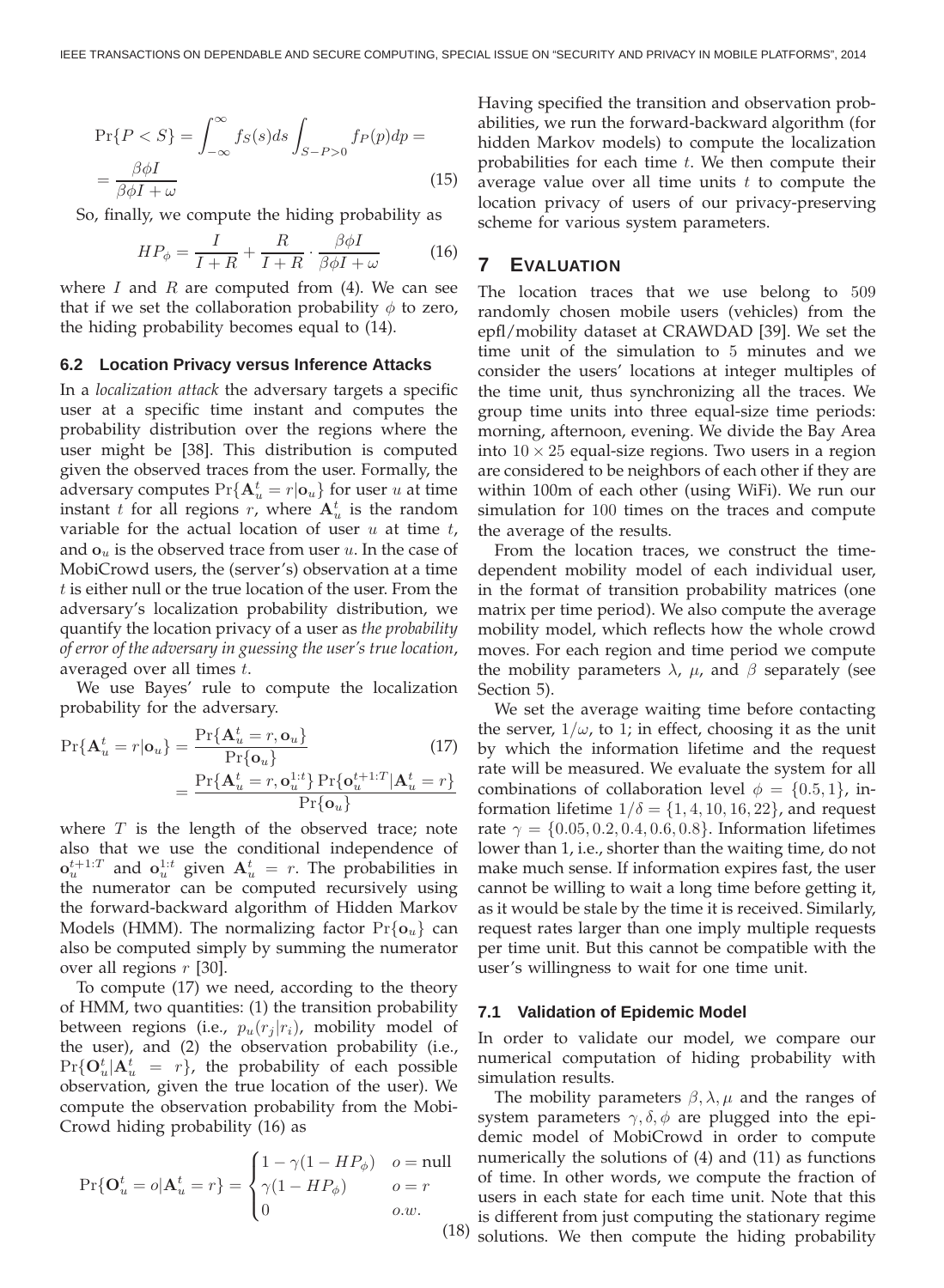

Fig. 1. Users' hiding probability, due to MobiCrowd, for the region under study (in downtown San Francisco). The first row illustrates the hiding probability of users when there is no collaboration, i.e., when users have to contact the server if they do not find the sought information in their buffer. The second and third rows show the same metric for collaboration factors  $\phi = 0.5$ and  $\phi = 1$ , respectively. The left column shows the numerical results obtained from the epidemic model, whereas the right column shows the difference between the model and the simulation results.

as a function of time from (14) and (16). Finally, we simulate the MobiCrowd protocol on the location traces, and for each region and each time unit, we compute the users' hiding probability using directly its definition as the fraction of queries hidden from the LBS server. We plot the results obtained in Figure 1.

Figure 1 illustrates the average users' hiding probability using MobiCrowd with and without collaboration ( $PG_{\phi}$  and  $PG_{0}$ ). As it is not possible to plot the results for all the regions, we compute a representative example: the hiding probability in one region, located in downtown San Francisco. It has a higher concentration of points of interest, and 90 users are present in it on average, with a contact rate of  $\beta = 51.89$  per user per time unit. The results of the numerical evaluation are displayed side by side with their absolute difference with the simulation results. This enables us to verify the validity of our epidemic model. The qualitative and also quantitative match between the simulation and the model enables us to rely on our epidemic model to evaluate users' location privacy in a very computationally efficient way in complex scenarios dealing with large networks.

All the plots confirm a general pattern of increasing hiding probability as the information lifetime or the request rate increases. With either kind of increase, users retrieve with a higher probability non-expired information, either from their own buffer or from their peers; hence, a higher fraction of their queries will be hidden from the LBS. Moreover, the hiding probability of each query for long lifetimes and low request rate values (i.e., long intervals between requests) appears to be more or less the same as the hiding probability for short lifetimes and high request rate values (i.e., short intervals between requests), as indicated by the vaulted shape of the contours. Also, adding collaboration to the buffering technique in MobiCrowd increases the fraction of hidden queries even for a collaboration factor of  $\phi = 0.5$ .

#### **7.2 Evaluation of Privacy**

We use the Location-Privacy Meter tool [8] to quantify the location privacy of users as the expected error of the adversary in guessing their correct location, including at times when they *do not* issue a query, i.e., between two successive LBS queries. We are interested in analyzing the privacy effect of the following factors:

- The adversary's background knowledge on user mobility, which can be
	- **–** the mobility model of each individual user (**Individuals' Mobility Model**), or
	- **–** the average mobility model of the whole user population (**Average Mobility Model**).
- The adversary's method of attack, which can consist of
	- **–** just observing exposed locations, i.e., not trying to guess a user's locations between two queries (**Observation adversary**), or
	- **–** perpetrating Bayesian localization attacks to infer the whole location trace of each user (**Inference adversary**).

We compute privacy for multiple combinations of these factors, with and without our protection protocol. The concrete scenarios we study are:

- **Baseline**: Inference without observations
- **No Protection** vs. Observation/Inference
- **MobiCrowd** vs. Observation/Inference

In the *Baseline* scenario, we compute privacy against the inference attack, assuming that the adversary ignores his LBS observations and relies only on his background knowledge. This scenario quantifies the extent to which the adversary's knowledge is by itself sufficient to predict the users' locations over time. It is a baseline scenario, in the sense that no privacy mechanism can achieve better privacy than this.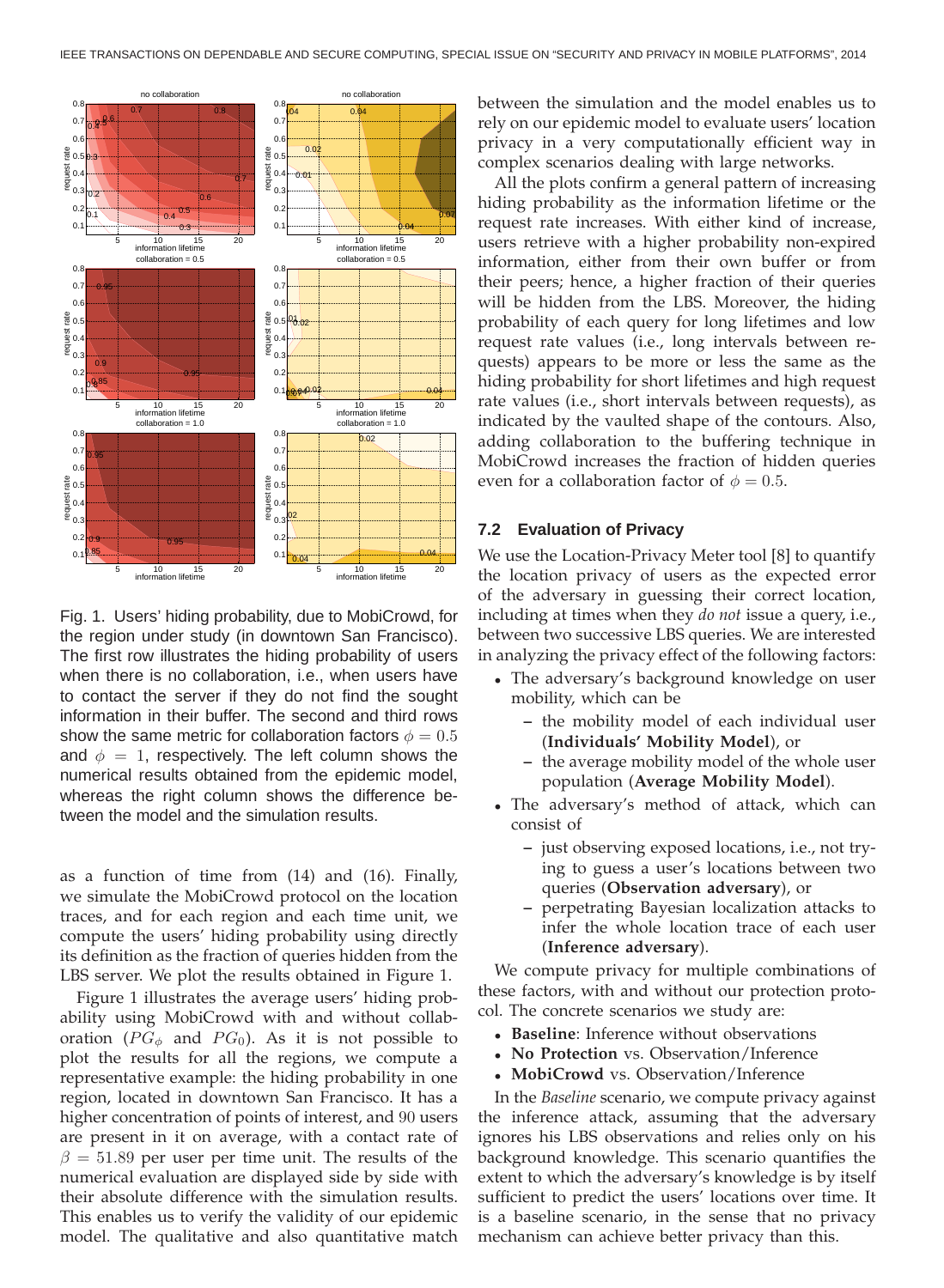

(b) Adversary's Background Knowledge: Average Mobility

Fig. 2. Average Location Privacy of MobiCrowd users against the Bayesian inference localization attack (top row of each sub-figure), and the %-improvement that MobiCrowd achieves over no protection, when MobiCrowd is not in place (bottom row of each sub-figure). The considered adversary's background knowledge is the set of mobility models of all individual users, in Sub-Fig. (a), and the average mobility model of all users, in Sub-Fig. (b).

In the *No Protection* scenario, users submit their queries directly and immediately to the server without using any protection mechanism. This scenario reflects the risk of unprotected use of LBSs. We compute privacy against the observation and against the inference adversaries.

In the *MobiCrowd* scenarios, we again compute privacy against the observation/inference adversaries. However, in this case, users make use of MobiCrowd, hence their observed traces contain fewer locations than in the no protection scenario.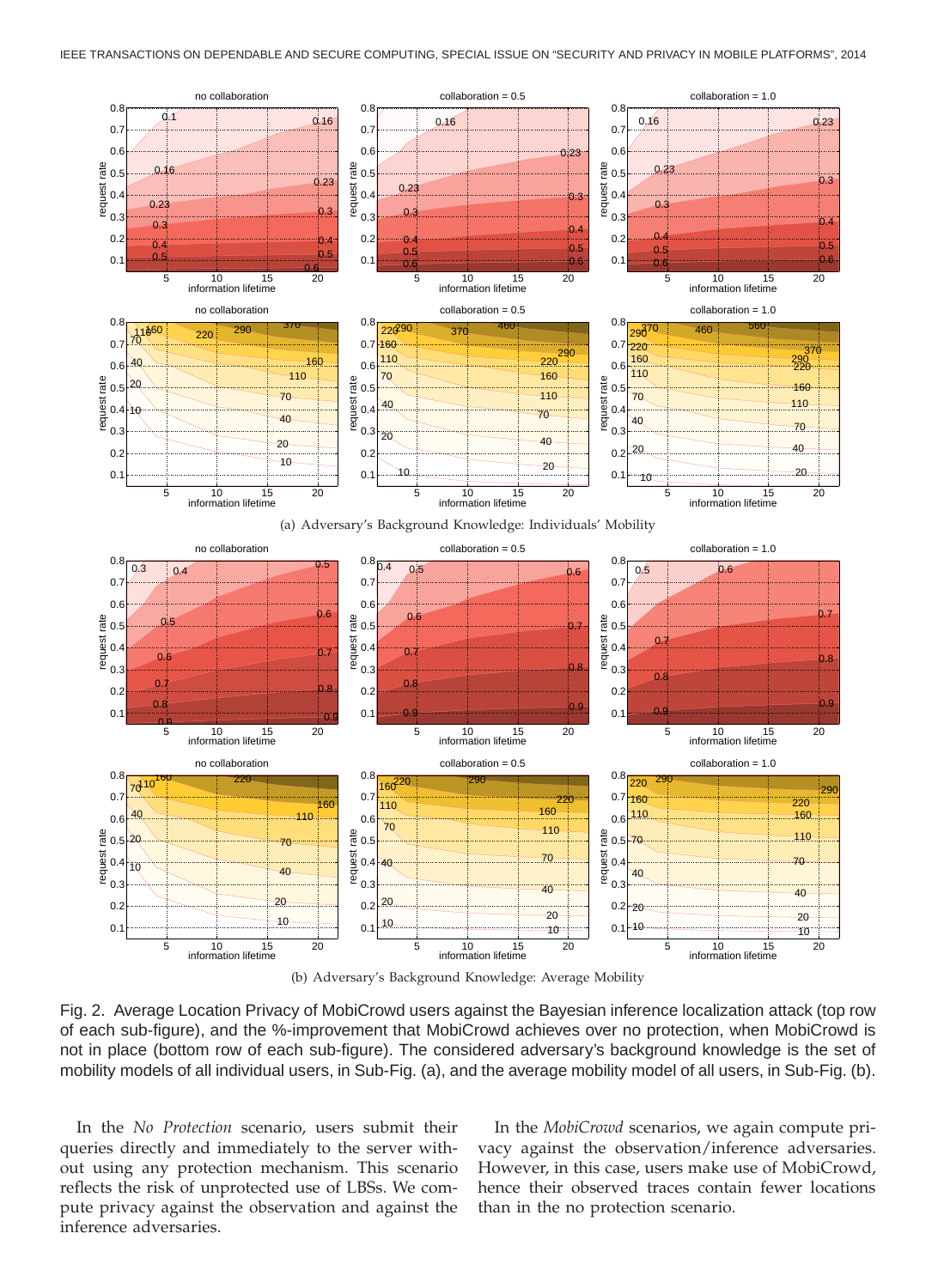

Fig. 3. Cumulative Fraction of users' location privacy in different protection/attack scenarios. Users' collaboration level is 0.5, the request rate is 0.4, and the information lifetime is 10. The graphs show what fraction of users (on the y-axis) have a privacy level up to a certain point (on the x-axis). Sub-figures (a) and (b) differ in terms of the background knowledge of the adversary (used in the Bayesian inference attack). The Baseline (infr) graph shows their location privacy against the Bayesian inference attack, if the adversary relies only on his background knowledge. The No Protection (infr) graph shows users' location privacy against the Bayesian inference attack, if they do not use any protection mechanism and submit their queries to the server. The No Protection (obs) graph shows location privacy of users in terms of the fraction of times their true location is not exposed to the server, because they didn't have any query. The MobiCrowd (infr) shows location privacy of MobiCrowd users against the Bayesian inference attack. The MobiCrowd (obs) shows location privacy of MobiCrowd users in terms of the fraction of times their true location is not exposed to the server, due to the protection or lack of a query.

#### 7.2.1 Average Location Privacy

To see how our system performs across a range of parameters, we compute, for all combinations of system parameters (request rate  $\gamma$ , information lifetime  $1/\delta$ , and collaboration probability  $\phi$ ), the average location privacy of users against the localization attack, as explained in Section 6.2, for the MobiCrowd and No Protection scenarios.

Figure 2 shows the location privacy of MobiCrowd users against the localization attack, as well as the %-improvement of their privacy over having no protection (i.e., when they send all their queries to the server). Figure 2(a) and Figure 2(b) illustrate the results for the cases where the adversary's knowledge is the mobility model of all individual users and their average mobility model, respectively. Thus, the comparison between Figure 2(a) and Figure 2(b) shows the effect of the adversary's background knowledge on the users' location privacy.

MobiCrowd achieves the best %-improvement in the high  $(> 0.6)$  request rate regime, especially if the information lifetime is not too low. If the request rate is low, few locations are exposed in the first place, so location privacy is already high even without protection. Privacy is in danger at high request rates, where MobiCrowd's improvement is significant: It ranges from  $2x$  (100%) up to 6.5x (550%). This observation holds true across all twelve cases in Figure 2.

As expected, the adversary does considerably better when using each user's own mobility model in the attack, rather than using the average mobility model for everyone. More precisely, the success probability of our Bayesian inference attack, in estimating a user's location between two successive observations, significantly increases if we provide the adversary with a more precise mobility model. However, we see that here again MobiCrowd helps when it is most needed, and significantly improves (up to 550%) the users' location privacy when the adversary is very powerful due to his accurate background knowledge.

Finally, note that, although more collaboration is definitely better, full collaboration  $\phi = 1$  is not necessary to reap the benefits of MobiCrowd. Even at  $\phi = 0.5$  there is a considerable privacy gain.

The only cases where MobiCrowd's improvement is below 100% is when privacy is already high, in which case a further increase does not really matter, or when information expires too fast, in which case the users are forced to contact the server for most of their queries.

#### 7.2.2 Cumulative Distribution of Location Privacy

In order to better analyze the added value of the adversary's knowledge and his inference attack on the one hand, and the effectiveness of MobiCrowd on the other hand, we compute users' location privacy for all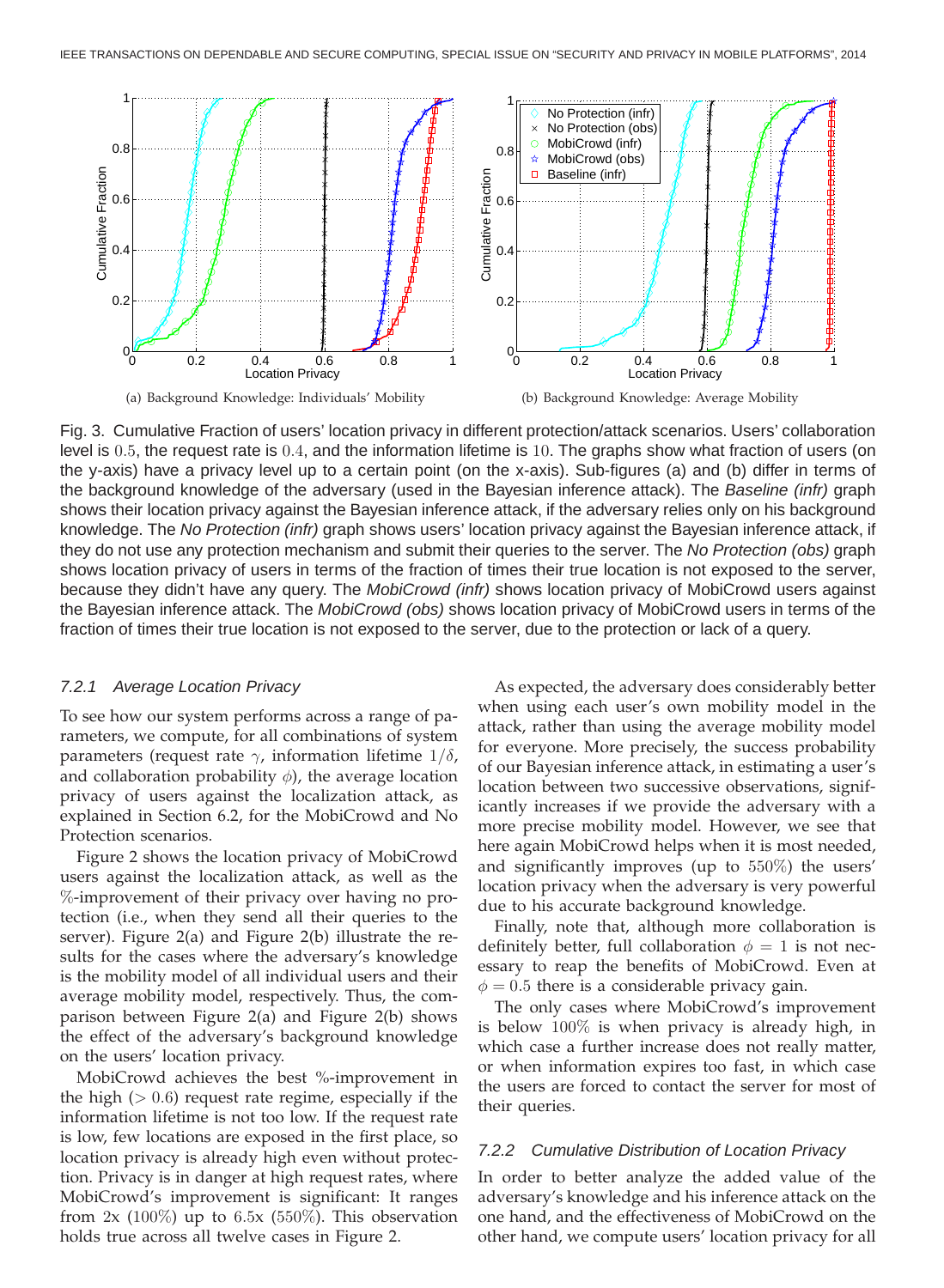the scenarios we enumerated in Section 7.2, but only for a single set of parameters ( $\gamma = 0.4$ ,  $\delta = 0.1$ , and  $\phi = 0.5$ ). We plot the results in Figure 3, which shows the *cumulative distributions* of users' location privacy in different scenarios. Plotting cumulative distributions allows us to observe Mobicrowd's improvements for all desirable percentiles of users, instead of being limited to the previously computed averages over all users.

The baseline privacy in Figure 3(a) and Figure 3(b) shows how much information is embedded in the background knowledge of the adversary, i.e., how accurately he can predict users' locations, relying only on their mobility models.

In each of the sub-figures, the Baseline (inference) and No Protection (inference) scenarios reflect the *risk* of using location-based services without any protection. Even an adversary with knowledge of the average mobility can significantly decrease users' location privacy, hence the extreme need to employ privacy enhancing protocols such as MobiCrowd.

The difference, approximately 35%, between location privacy in MobiCrowd (observation) and No Protection (observation) shows the added value of MobiCrowd with respect to an observer (e.g., a curious but not adversarial LBS operator). However, these privacy values do not constitute a lower bound on user privacy, as an inference adversary can estimate the actual location of users more accurately.

We can see the additional damage caused by an inference adversary, compared to an observer, by comparing corresponding (observation) and (inference) scenarios. There is a difference of about 3x for the Individuals' Mobility Model, and a much smaller one, 15-30%, for the Average Mobility Model. This is to be expected, as the quality of the inference depends heavily on the quality of the background knowledge.

The added value of MobiCrowd against an inference adversary is about 50%, when the adversary's knowledge is Individual Mobility Model, and a bit less than 50% when the knowledge is Average.

# **7.3 Implementation**

We implement MobiCrowd on three different Nokia mobile devices (N800, N810, and N900) by building a *mobile privacy proxy* in each device. The proxy does not require any modification of the supported applications and it is transparent to their operation. The prototype works with the Maemo Mapper LBS and MobiCrowd acts as an HTTP transparent proxy to which the client traffic is redirected. Note that knowing the format of the LBS queries and the data format of the server replies is enough to adapt MobiCrowd to new LBS applications. Our implementation in Python is 600 lines of code, including the proxy module, ad-hoc networking module, and the server interface module. Memory utilization does not exceed 3% of the total device memory.

We perform measurements on a 5-device testbed to estimate the delay for obtaining a peer response. Three out of the five are randomly chosen to collaborate each time. Mobiles access the LBS server over a cellular link (e.g., GSM) and communicate with each other via the WiFi interface. Averaged over 100 queries, the delay is 0.17sec. We also note that cryptographic delays are (for a typical OpenSSL distribution) low: the weakest of the three devices, the N800, can verify more than 460 RSA signatures per second (1024 bit), or 130 signature verification per second (for 2048 bit modulus); this implies that the digitally signed LBS responses can be easily handled by the devices to protect against malicious peers.

A popular technique that enhances privacy against local eavesdroppers is to change identifiers frequently. Cellular network operators make use of *network-issued pseudonyms* (TMSIs) to protect the location-privacy of their users [32]. MobiCrowd-ready mobile devices can also mimic this defense (as has already been proposed for wireless networks, e.g., [31]). They can change their identifiers (e.g., the MAC addresses) as often as desired, even while in a single point-of-interest area. This would essentially root out any threat by any curious local observer. Even in the case of a stalker, it would not be possible to link together the successive identifiers of a device, as multiple users' identifiers will be mixed together. The only remaining option for the stalker is to maintain visual contact with the target user, but defending against this threat is clearly orthogonal to our problem.

# **8 CONCLUSION**

We have proposed a novel approach to enhance the privacy of LBS users, to be used against service providers who could extract information from their LBS queries and misuse it. We have developed and evaluated MobiCrowd, a scheme that enables LBS users to hide in the crowd and to reduce their exposure while they continue to receive the location context information they need. MobiCrowd achieves this by relying on the collaboration between users, who have the incentive and the capability to safeguard their privacy. We have proposed a novel analytical framework to quantify location privacy of our distributed protocol. Our epidemic model captures the hiding probability for user locations, i.e., the fraction of times when, due to MobiCrowd, the adversary does not observe user queries. By relying on this model, our Bayesian inference attack estimates the location of users when they hide. Our extensive joint epidemic/Bayesian analysis shows a significant improvement thanks to MobiCrowd, across both the individual and the average mobility prior knowledge scenarios for the adversary. We have demonstrated the resource efficiency of MobiCrowd by implementing it in portable devices.